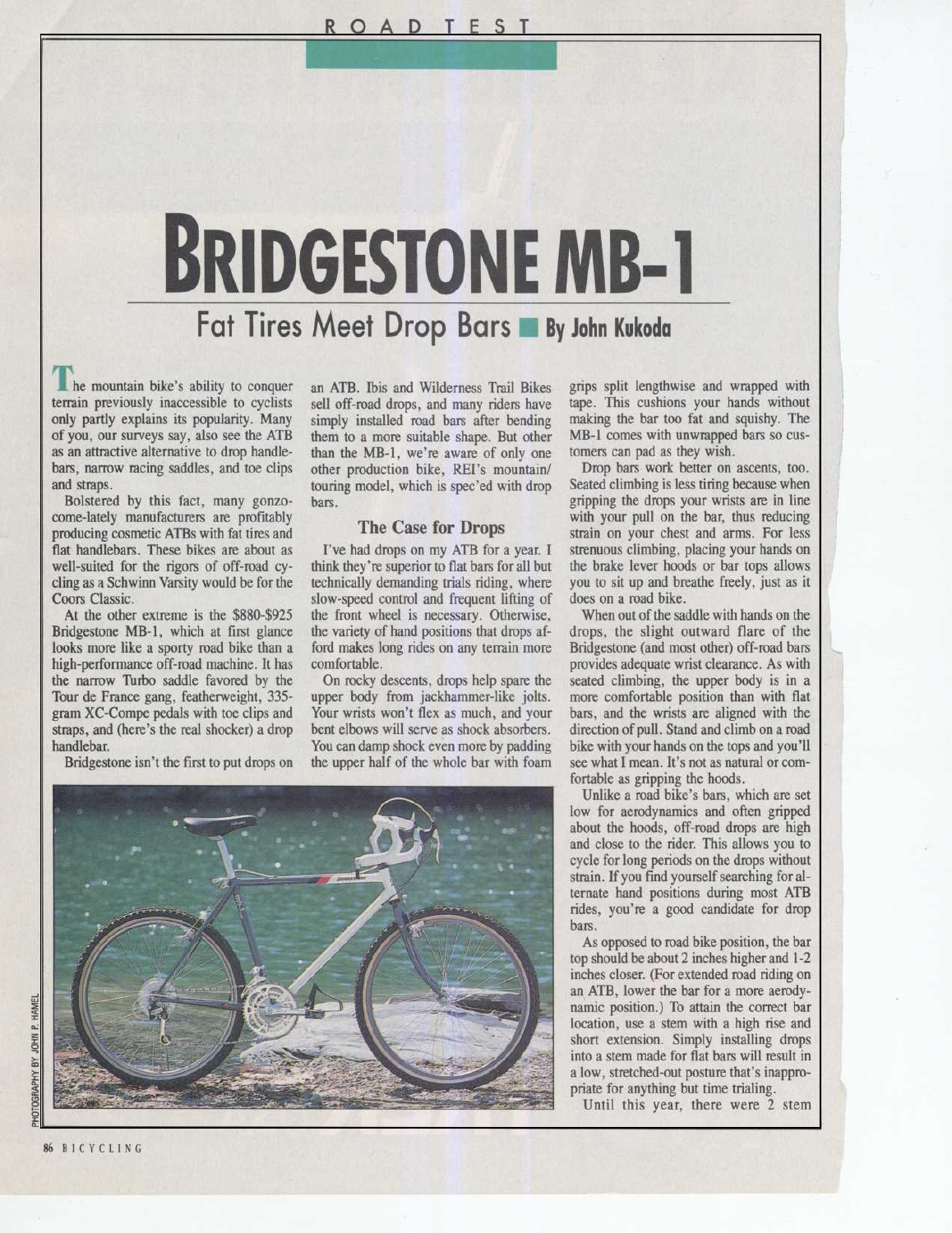

Slightly tlared, heat-treated drop bars on the Bridgestone MB-1 aid comfort, control, and climbing efficiency.

choices: the high-rise Nitto Technomics, which provided the correct position but looked delicate and inappropriate on a burly off-road bike, and the costly chromemoly models made by Cunningham, Ibis, and others.

The MB-1 goes <sup>a</sup> different route. A col-

laboration between Bridgestone and Nitto has resulted in an affordable, alloy "DirtDrop" stem for the equally new Nitto (or Ibis or Cunningham) drop bars . According to Bridgestone USA's Grant Petersen, the DirtDrop stem and bar will also be sold retail.

#### Positive Performance

Even without its drop handlebar, this Bridgestone demands attention. The steep, tight frame geometry makes it look more like a road bike with fat tires than a typical ATB. But improved performance, not cosmetics, is the purpose of the design. Ultrashort, 16'/8-inch chainstays position the rear wheel under the rider for superior traction during standing or seated climbing . A 73-degree seat angle puts the rider in the same efficient position over the pedals that's typical of a road bike. In front, a steep, 71-degree head angle combines with 2'/8 inches of fork rake to provide both stability and maneuverability at speed. The bike willingly stays on course during fast descents, although it demands more of the rider than "Marin style" ATBs with 68- or 69-degree head angles .

At slower speeds, our test riders liked being able to steer around obstacles without experiencing wheel flop-a common problem with slack-angled ATBs. On tight, single tracks, the MB-1's precise handling made it easy to stay in the tire tracks of the rider ahead. Thanks to the tight wheelbase and relatively light weight, lifting the front wheel and jumping the bike was easy.

The lugged MB-1 frame features forged

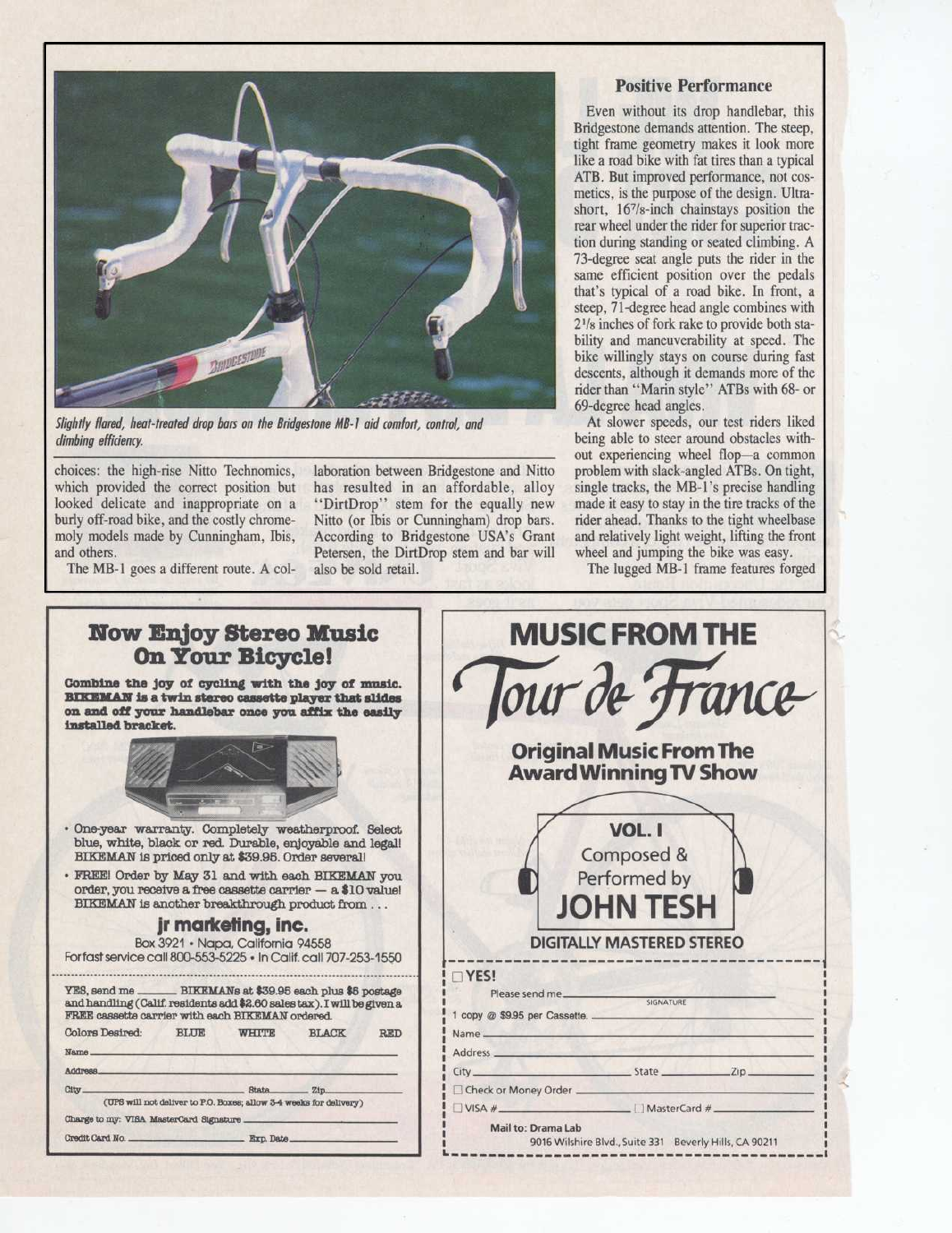front and vertical rear dropouts and is built of heat-treated Tange Prestige off-road tubing.

Prestige has 25% more tensile strength than other chrome-moly, which allows for tubes with thinner walls. This reduces frame weight to 4.95 pounds (without the <sup>1</sup> .85-pound Tange chrome-moly fork), or about 3/4 of a pound less than a typical chrome-moly ATB frame. Our complete test bike weighed only 27 .4 pounds, due in part to light wheels built with Araya's hard-anodized, 485-gram RM-20 rims and Ritchey's Force wire-beaded tires (675 grams front, 725 grams rear).

Unlike a heavy-gauge chrome-moly or fat-tube aluminum frame, the MB-1 flexes noticeably during hard pedaling, although this doesn't seem to detract from its climbing performance. On the contrary, the frame's resilience may aid control on rough trails, since the rider is less affected by each jolt. The springy frame also means you don't have to reduce tire pressure to improve shock absorption, so snakebite flats and dinged rims are less likely.

Bridgestone obviously labored over the details that distinguish a great bike from a good one. Slotted cable stops are one example. This feature becomes <sup>a</sup> godsend when cables seize after a ride in the slop.

Without it, relubricating the cables is an hour-long chore that requires disconnecting the brakes and derailleurs, then readjusting them. With slotted stops you simply slip the cables free, slide the housing down, and lubricate. Five minutes, no tools, no sweat.

Another example: What part of an ATB wears out first? No, not the rider. It's the headset, but the MB-1 has a Tange G-Master roller bearing model that virtually eliminates pitting in the lower bearing races. The top locknut even includes a rubber gasket to keep sweat from entering and forming a bothersome chemical element, "neverbudgium," between the aluminum stem and steel steerer tube .

#### Clickless Shifting

Because it has SunTour bar-end shifters, which aren't indexed, the MB-1 is one of the few '87 ATBs that doesn't click. It does, however, use an AccuShift-compatible XC-9000 rear derailleur, which, thanks to the tight tolerances necessary to work well in index mode, also shifts extremely well with the friction lever. The freewheel is a narrow-spaced 13-28 Ultra-6, necessary because the rear wheel is built with minimal dish to maximize strength.

The freewheel/chainring selection is

geared toward the fit and fast. The 26-inch low gear can be softened to 22 inches, however, by replacing the 28-tooth granny ring with a 24, the smallest size accepted by the SR crank. The 100-inch high gear results from pairing a standard 13-tooth small cog with a 50-tooth outer chainring.

Bridgestone also bucked a trend by fitting the MB-1 with cantilevers instead of the more popular roller cams or U-brakes . We appreciate the greater mud clearance cantilevers provide, although we wish Bridgestone had spec'ed a different model. The Dia-Compe 982 cantilevers are easy to adjust, look great, and stop okay in dry conditions. But replacing the wimpy cables and housings with serious off-road material would improve performance considerably, and cable adjusters should be added to the brake levers .

When these brakes get wet, beware. I began to administer my own last rites while waiting for the brake pads to take hold on one particularly nasty descent. Brakes are not a trivial part of a bicycle. Fortunately, lousy pads are easily and inexpensively replaced. Petersen assures us that during this model year the MB-1 will switch to Dia-Compe's 1-piece shoe/pads, which are a great improvement. Meanwhile, we strongly suggest replacing the stock pads

)sitivefat is ensured by our Velcro" ankle strap and Tsetlacing.

ur outsole's design digs to dirt andgrips epedals like 'ue, while the e bumper Ters superior ip andstrap rotection.

The3800'spadded collar lining, tongue and sockliner equals rider comfort, while a rugged leather forefoot takes all thepunishmentyou can dish out.

> Stiff for cycling, and designed for walking, our polypropylene insole makes the best of both world's

> > possible.

Specialized's new 3800 All Terrain shoes are the meanest, toughest mountain bike shoes there are. They're turf tough, yet all day comfortable. Race ready and built to last,

when it comes to dirt, these doggies are absolutely ruthless.